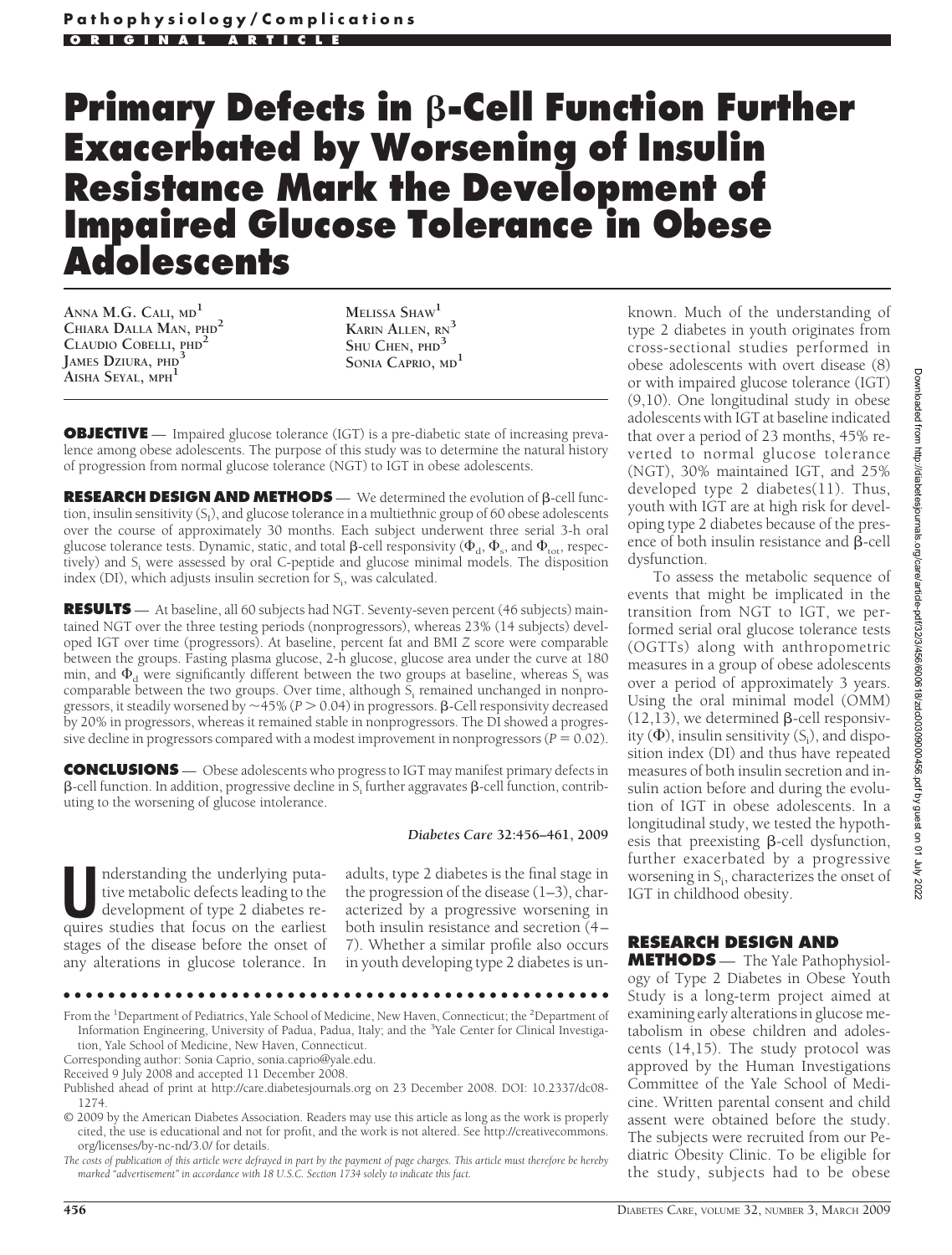( $>95th$  percentile for age and sex) and were excluded from this analysis if they were using medications that may affect glucose metabolism. Participants were followed biannually as outpatients by the clinical staff and received only general standard nutritional guidance and recommendations for physical activity. No apparent differences in adherence to these recommendations emerged between subjects. The subjects included in this analysis were chosen based on having three repeated OGTTs. In our longitudinal follow-up study, the OGTT was initially repeated on an annual basis. In the subsequent years, however, due to budgetary cuts the protocol was modified and the OGTT was repeated every 18 to 24 months. This time interval is based on our previous study suggesting that changes in categories of glucose tolerance in obese adolescents are likely to occur over a relatively short period of time  $(\sim 23)$ months) (11).

For this report, we analyzed data from 60 obese adolescents (21 male and 39 female) from whom we currently have three serial OGTTs and whose potential changes in glucose tolerance over an average of  $\sim$  30 months we were thus able to longitudinally assess. All 60 subjects had NGT at baseline. Of these, remarkably, 46 maintained the same status during the second and third OGTTs (nonprogressors). In contrast, 14 progressed to IGT at the third OGTT, whereas at the second OGTT only 4 had already progressed to IGT. The other 10 were still of NGT, albeit at much higher levels of glucose than at the first OGTT. None of these subjects had progressed to IGT and converted to NGT, at least in this particular study.

### OGTT

All subjects were invited to the Yale Center for Clinical Investigation for an OGTT at 8 A.M. following an overnight fast, as previously reported (9). Baseline blood samples were obtained from subjects with the use of an indwelling venous line for measurement of levels of glucose, insulin, C-peptide, lipid profile, free fatty acids, adiponectin, interleukin-6, and leptin. An OGTT was then performed with the administration of glucose at 1.75 g/kg body wt (maximum dose 75 g); blood samples were obtained at 0 min and every 30 min thereafter for 180 min for the measurement of plasma glucose, insulin, and Cpeptide.

#### Anthropometric measurements

Total body composition was performed using a Tanita Scale (Bioimpedance) each time the subject came for the repeated OGTT. Body weight was measured with a digital scale to the nearest 0.1 kg, and height was measured in triplicate with a wall-mounted stadiometer at each visit.

#### Assessment of S<sub>i</sub>: oral glucose minimal model

Si was estimated from plasma glucose and insulin concentrations measured during the 3-h OGTT using the oral glucose minimal model  $(12,13)$ . S<sub>i</sub> measures the overall effect of insulin on stimulating glucose disposal and inhibiting glucose production. This index has been validated against the euglycemic clamp, showing a correlation of  $0.81 (P = 0.001) (16)$ .

#### Assessment of  $\beta$ -cell function: oral C-peptide minimal model

-Cell responsivity indexes were estimated from plasma glucose and Cpeptide concentrations measured during the OGTT by using the oral C-peptide minimal model (13,17,18). Reproducibility of  $\beta$ -cell responsivity (dynamic  $[\Phi_d]$  and static  $[\Phi_s]$ ) and S<sub>I</sub> from the OMM is between 20 and 30% (18), which is very similar to that of the intravenous glucose tolerance test. The model assumes that insulin secretion is made up of two components. A dynamic component is likely to represent secretion of promptly releasable insulin and is proportional to the rate of glucose concentration through a parameter,  $\Phi_{\mathsf{d}}$ , that defines the dynamic responsivity index. The static component derives from provision of new insulin to the releasable pool and is proportional to delayed glucose through parameter  $\Phi_{\rm s}$ . From  $\Phi_{\rm d}$  and  $\Phi_{\rm s}$ , one can also calculate a single overall  $\beta$ -cell responsivity index. Finally, the DI is obtained by taking the product of  $\Phi$  and  $S_I$  (DI =  $\Phi \times S_I$ ) (18).

Measurements of C-peptide and glucose levels at 10 and 20 min of the OGTT are critical for the modeling of  $\beta$ -cell function (18). In the present study, however, these early times were missing for some of the subjects, so we used all nine points obtained during the 180 min of the OGTT. To test whether there is any difference between indexes calculated with and without the early times (10 and 20 min), we examined a subset of 188 subjects from our cohort who actually underwent a nine-sample 180-min OGTT (including samples at 10 and 20 min). This allowed us to compare results ob-

tained from a seven-sample 180-min OGTT (without minutes 10 and 20) with results obtained from a nine-sample 180 min OGTT. We found that reliable estimates of both  $S_i$  ( $r = 0.93$ ,  $P < 0.000$ ) and, after appropriate smoothing of glucose data, total  $\beta$ -cell responsivity  $(\Phi_{\text{tot}})$  $(r = 0.99, P < 000)$  can be obtained from seven-sample experiments, whereas  $\Phi_{\rm s}$  $(r = 0.93; P < 000)$  and  $\Phi_d$  ( $r = 0.75; P$ 0.001) (albeit well correlated) were 8% underestimated and 30% overestimated, respectively.

#### Statistical analyses

Demographic and anthropometric characteristics at baseline were compared using Fisher's exact and *t* tests. Variables with positively skewed distributions were log transformed to conform to distributional assumptions required for statistical inference. Linear trajectories from repeated measures of outcomes over time were estimated by random effects regression (19). Each outcome was regressed on fixed factors of time (continuous), group (progressors vs. nonprogressors), age at first visit (continuous), sex, race (Caucasian, African American, or Hispanic), and first-degree family history of type 2 diabetes (yes/no). To evaluate whether rates of changes in outcomes varied by group, an interaction of group by time was included. Between-subject variability in values of outcomes and rates of change at 0 min was permitted by the inclusion of random effects for intercept and time, which were also allowed to covary. Rates of change for log-transformed variables imply a multiplicative model, and exponentiated regression coefficients therefore represent the percent change in the outcome for a 1-month change in time. For ease of interpretation, percent changes over time are expressed for the approximate average time of follow-up, which was 30 months. Models were fit using PROC MIXED in SAS v 9.1 (SAS, Cary, NC). P values <0.05 were used as thresholds for significance.

#### Analytical methods

Plasma glucose levels were measured using the YSI 2700 STAT analyzer (Yellow Springs Instruments), and lipid levels were measured using an autoanalyzer (model 747-200; Roche-Hitachi). Plasma insulin was measured with a radioimmunoassay (RIA) (Linco, St. Charles, MO) that has  $\leq 1\%$  cross-reactivity with Cpeptide and proinsulin. Plasma C-peptide levels were determined with an assay by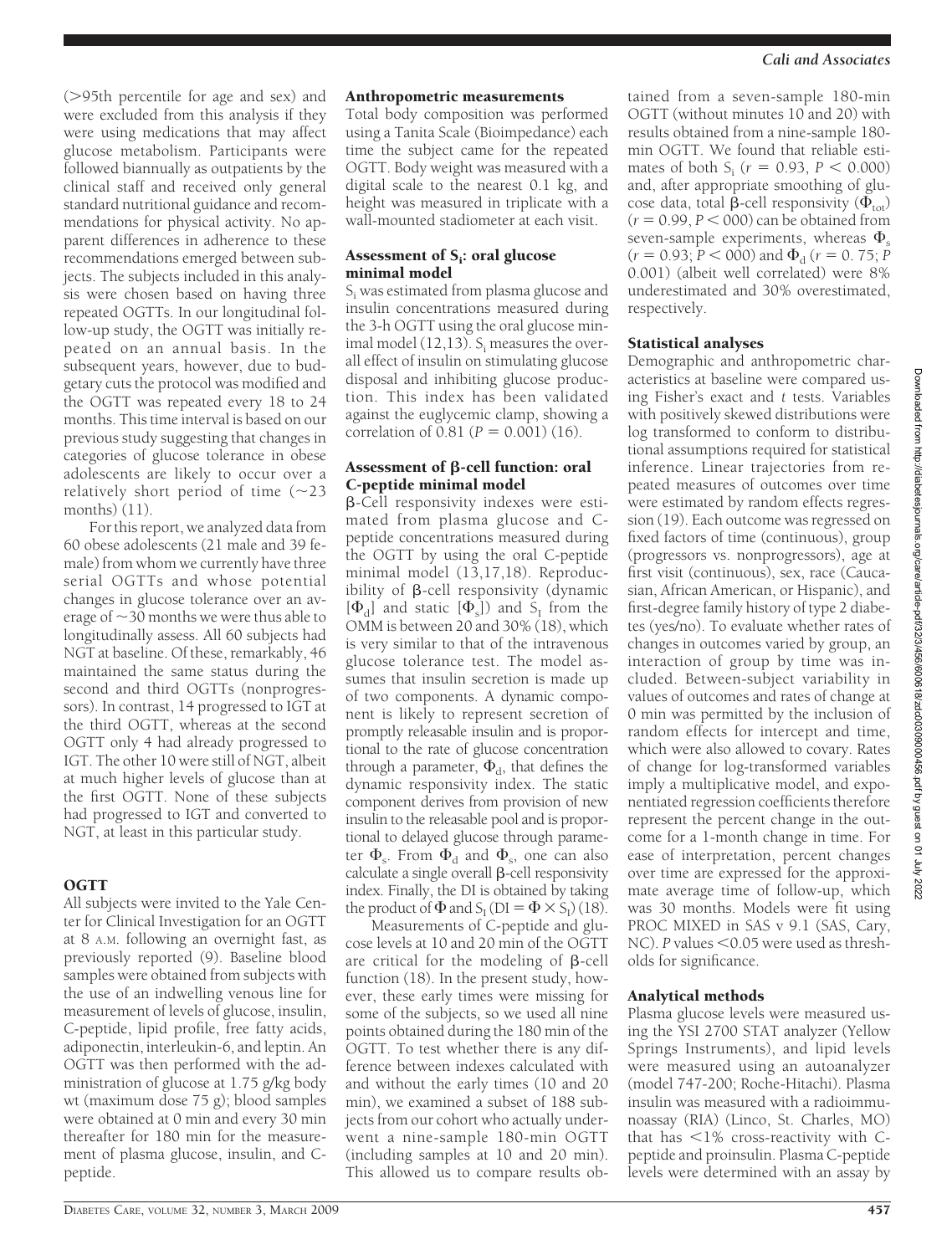#### *Defective β-cell function and IGT in adolescents*

Diagnostic Products (Los Angeles, CA). The intra-assay variation was 5.4% for insulin and 11.6% for C-peptide, and the interassay variation was 6.2% for insulin and 8.47% for C-peptide. Plasma adiponectin levels were measured by a double antibody-antibody RIA from Linco by our research laboratory. The intra- and interassay coefficients of variation were 7.1 and 9.5%, respectively. Plasma leptin levels were measured using an RIA from Linco. The intra- and interassay coefficients of variation were 6.5 and 8.0%, respectively.

#### **RESULTS**

#### Differences in anthropometric and metabolic phenotypes at baseline between nonprogressors and progressors

From the original cohort, 46 subjects (77%) were found to have kept their NGT status at each of the three serial OGTTs and thus are classified as nonprogressors. In contrast, 14 subjects (23%) developed IGT by the third OGTT and are classified as progressors. The two groups at baseline had similar age, sex, ethnicity distribution, Tanner stage of development, BMI, and BMI *Z* score (Table 1). Percent total fat tended to be higher in progressors  $(P = 0.07,$  Table 1). Whereas systolic blood pressure was similar in the two groups, diastolic blood pressure was higher in progressors  $(P = 0.049)$ .

No significant differences were found in the level of proinsulin, adiponectin, interleukin-6, HDL cholesterol, and triglycerides. Leptin was slightly higher in progressors  $(P = 0.02)$  (Table 2). At baseline,  $S<sub>i</sub>$  was comparable in the two groups (Table 2); in contrast,  $\Phi_d$  was significantly lower in progressors than in nonprogressors ( $P = 0.04$ ). No differences were noted for  $\Phi_{\rm s}$  and  $\Phi_{\rm tot}$ . The DI tended to be lower in progressors  $(P = 0.14)$ . A1C was slightly higher in progressors (*P* 0.049).

#### Glucose, insulin, and C-peptide responses

Figure A1 (available in an online appendix at http://dx.doi.org/10.2237/dc08- 1274) compares the changes in glucose, insulin, and C-peptide responses in the two groups at each of the three OGTTs. The median (interquartile range) time for follow-up between the first and second OGTT was 15.3 months (12.0–18.4) and 16.5 months (14.5–26.3) for the nonprogressors and progressors, respectively,

**Table 1—***Demographic and anthropometric characteristics of the study participants at baseline*

|                                   | Nonprogressors   | Progressors     | P        |
|-----------------------------------|------------------|-----------------|----------|
| Sex (%)                           |                  |                 | 0.53     |
| Male                              | 15(32.6)         | 6(42.9)         |          |
| Female                            | 31(67.4)         | 8(57.1)         |          |
| Race $(\%)$                       |                  |                 | 0.69     |
| Caucasian                         | 18(39.1)         | 4(28.6)         |          |
| African American                  | 13(28.3)         | 4(28.6)         |          |
| Hispanic                          | 15(32.6)         | 6(42.8)         |          |
| Family history of obesity         | 43 (96)          | 12(86)          | 0.24     |
| Family history of type 2 diabetes | 16(36)           | 4(29)           | 0.75     |
| Tanner stage                      | $2 - 3$          | $2 - 3$         | 0.84     |
| Age (years)                       | $12.3 \pm 3.1$   | $12.3 \pm 3.5$  | 0.97     |
| Height (m)                        | $155.6 \pm 14.2$ | $153 \pm 18.7$  | 0.64     |
| Weight (kg)                       | $87.4 \pm 27.9$  | $85.2 \pm 30.8$ | 0.81     |
| BMI $(kg/m2)$                     | $35.1 \pm 7.3$   | $34.9 \pm 6.2$  | 0.91     |
| <b>BMI</b> Z score                | $2.45 \pm 0.34$  | $2.53 \pm 0.33$ | 0.45     |
| Percent fat                       | $43.9 \pm 6.2$   | $48.7 \pm 7.5$  | 0.07     |
| Systolic blood pressure (mmHg)    | $119.8 \pm 12.7$ | $123 \pm 11.3$  | 0.46     |
| Diastolic blood pressure (mmHg)   | $67.6 \pm 11.0$  | $74.1 \pm 9.3$  | $0.045*$ |

Data are *n*  $(\%)$  or means  $\pm$  SD.  $*P < 0.05$ .

and between the second and third OGTT was 30.0 months (24.7–36.9) and 29.8 months (26.8–42.2), respectively. At baseline (first OGTT), fasting plasma glucose levels ( $P = 0.002$ ) and glucose area under the curve (AUC)  $(P < 0.05)$  were significantly higher in progressors, whereas fasting insulin and C-peptide, as well as the insulin and C-peptide AUCs, were not significantly different between the two groups. The plasma glucose responses at the second and third OGTTs were significantly greater at all times in progressors than in the nonprogressors. The insulin and C-peptide levels and AUCs were slightly higher at the third OGTT in progressors than in the nonprogressors.

#### Anthropometric changes

Trajectories for BMI, BMI *Z* score, and percent total fat across the follow-up period were analyzed to compare the rates of

| Table 2-Metabolic parameters of the study participants at baseline |  |  |  |
|--------------------------------------------------------------------|--|--|--|
|--------------------------------------------------------------------|--|--|--|

|                                       | Nonprogressors            | Progressors               | P     |
|---------------------------------------|---------------------------|---------------------------|-------|
| Fasting plasma glucose                |                           |                           |       |
| (mmol/l)                              | $4.92 \pm 0.05$           | $5.27 \pm 0.11$           | 0.002 |
| 2-h glucose (mmol/l)                  | $6.2 \pm 0.12$            | $6.5 \pm 0.28$            | 0.27  |
| Fasting insulin (pmol/l)              | 183.0 (130.5–229.5)       | 195.0 (138.0-229.5)       | 0.89  |
| Proinsulin (pmol/l)                   | $20(14.0 - 32.0)$         | $22(13.0 - 25.5)$         | 0.56  |
| AlC $(\%)$                            | $5.3 \pm 0.3$             | $5.5 \pm 0.3$             | 0.049 |
| $S_{\rm T}$                           | $3.8(1.99 - 9.05)$        | $4.5(2.1-4.5)$            | 0.82  |
| $\beta$ -Cell responsivity ( $\Phi$ ) |                           |                           |       |
| $\Phi_{\rm s}$                        | $68.9(52.9 - 85.5)$       | $62.5(48.8 - 89.1)$       | 0.95  |
| $\Phi_{\rm d}$                        | 2,514.7 (1,488.6–3,618.8) | 2,001.6 (1,295.0-2,276.4) | 0.04  |
| $\Phi_{\rm tot}$                      | $106.7(79.1 - 139.8)$     | 87.9 (77.8-119.8)         | 0.35  |
| DI                                    | 612.5 (406.2–1,348.1)     | 545.8 (368.7-1,147.7)     | 0.66  |
| Adipokines                            |                           |                           |       |
| Leptin (ng/ml)                        | $25(17.0 - 41.0)$         | $31(28.3-43.8)$           | 0.02  |
| Adiponectin (µg/ml)                   | $6.8(4.0-9.6)$            | $6.9(5.6-8.8)$            | 0.43  |
| IL-6 $(pg/ml)$                        | $1.89(1.1-3.1)$           | $3.1(1.5-4.5)$            | 0.21  |
| Lipids                                |                           |                           |       |
| HDL cholesterol (mmol/l)              | $1.05(0.83 - 1.18)$       | $1.03(0.83 - 1.22)$       | 0.96  |
| Triglycerides (mmol/l)                | $1.03(0.77-1.7)$          | $1.13(0.80 - 1.39)$       | 0.76  |

Data are means  $\pm$  SD or median (interquartile range).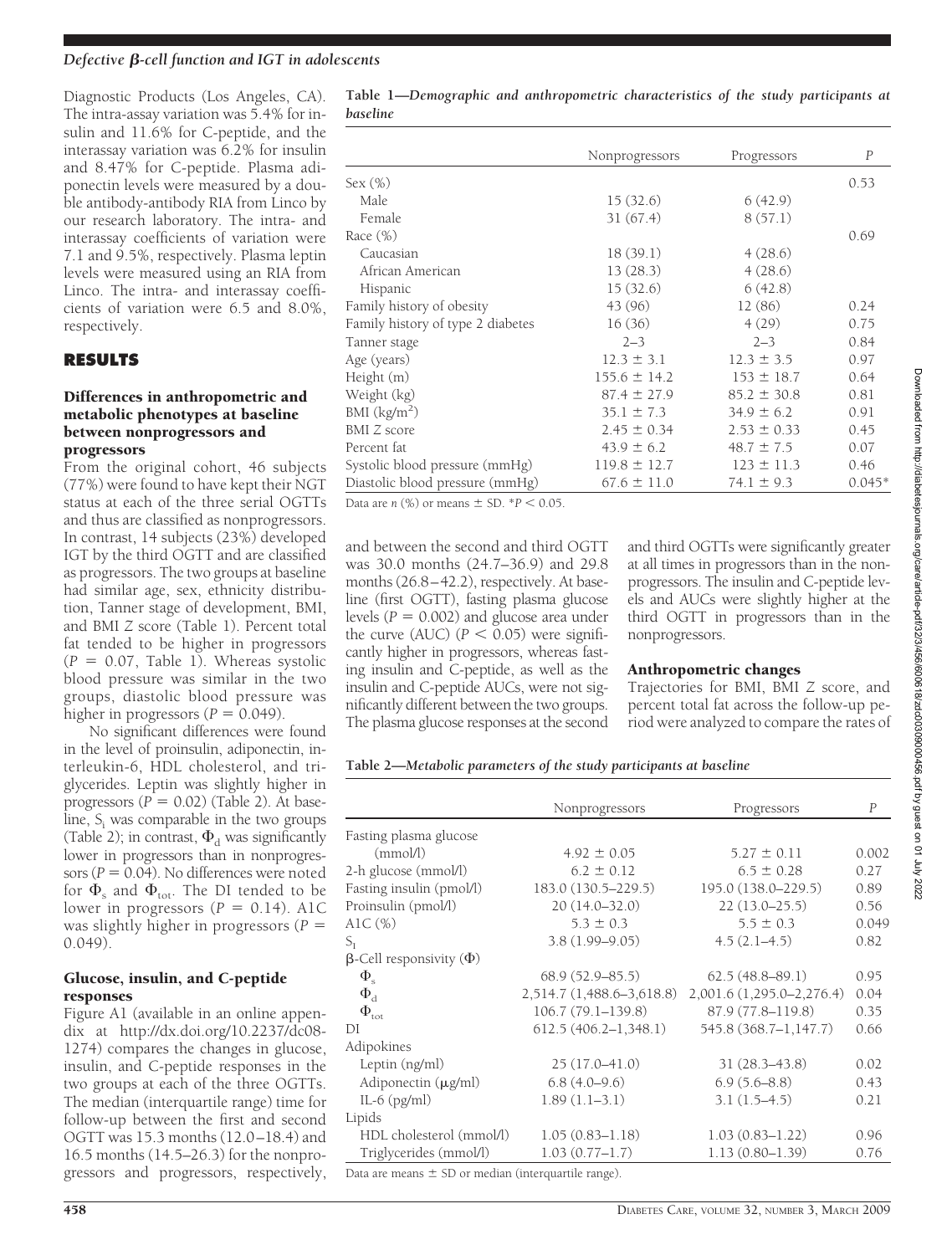

 ${\bf Figure~1}$ — ${\sf S}_{\rm I}$  (A),  $\Phi_{tot}$  (B), and DI (C) trajectories during the three serial OGTTs in progressors (straight line) and nonprogressors (dashed line).

change between the nonprogressors and progressors (online appendix Figure A2). When adjusted for age, sex, race, and family history of type 2 diabetes or obesity, BMI increased significantly in both groups at a rate of  $0.07$  kg/m<sup>2</sup> per month  $(P < 0.001)$ . Of note, the trajectories for BMI, BMI *Z* score, and percent total fat were not different over time between the two groups ( $P = 0.30, 0.77,$  and 0.14 for BMI, BMI *Z* score, and percent fat, respectively).

## Changes in  $S_I$ ,  $\Phi$ , and DI

Figure 1 compares the trajectories during the three serial tests for  $S_I$ ,  $\Phi$ , and DI. Data were adjusted for age, sex, race, and family history of type 2 diabetes and/or obesity. Further analysis did not reveal sex to be a significant modifier of any of the three trajectories. Nevertheless, such an interaction cannot be ruled out because our sample size was not sufficient to detect such a relation.

 $S<sub>I</sub>$  trajectories showed marked differences over time between the two groups. Despite similar  $S<sub>I</sub>$  at baseline (Table 2,  $P =$ 0.62), in progressors,  $S_I$  deteriorated over time at a rate of  $-0.02$  log units per month, which translates to a 45% reduction over 30 months compared with the rather stable  $S<sub>I</sub>$  over 30 months in the nonprogressors ( $P = 0.04$  for rate of change between nonprogressors and progressors). Likewise,  $\beta$ -cell function, measured by  $\Phi$ , decreased by 0.008 log units per month, or a total of 20% over 30 months in progressors, whereas it remained relatively stable in the nonprogressors (an increase of 5% over 30 months,  $P = 0.09$  for rate of change between the nonprogressors and progressors). Of note,  $\Phi$  was on average 25% higher in the nonprogressors across the follow-up period  $(P = 0.04)$ . When the appropriateness of insulin secretion for the prevailing level of  $S_I$  was considered, the DI showed a progressive decline in

progressors of 0.02 log units per month, which translated to a 52% reduction over 30 months compared with an average 1.3% improvement over 30 months in nonprogressors  $(P = 0.02$  for rate of change between the nonprogressors and progressors).

#### Predictors of IGT

In an additional multivariable mixedmodel analysis,  $S_{\rm I}$  and  $\Phi$  were associated with 2-h glucose changes from baseline while age at first visit, sex, race/ethnicity, BMI *Z* score, and family history of either obesity or type 2 diabetes were controlled for. Each 10-unit decrease in  $S_i$  was associated with an 11 mg/dl increase in 2-h glucose  $(P = 0.04)$ , and each 100-unit decrease in  $\Phi$  was associated with a 15 mg/dl increase in 2-h glucose (*P* 0.001).

**CONCLUSIONS** — In the present study, glucose, insulin, and C-peptide plasma concentrations were measured longitudinally during three serial OGTTs and analyzed with the OMM to assess both sensitivity and secretion of insulin. Based on these measures, we provide novel information about how glucose levels change in relation to changing  $\beta$ -cell function and  $S<sub>i</sub>$  in a multiethnic group of obese adolescents at high risk for type 2 diabetes. The rationale for studying IGT is based on its emergence as a relatively common complication of adolescent obesity, as well as its transitional nature as a pre-diabetic state that may fuel the development of type 2 diabetes in youth.

At baseline, the two groups had comparable age and pubertal stage of development and a seemingly similar degree of obesity. Small but significant differences were noted in fasting glucose and 2-h glucose AUC levels, which at baseline were higher in progressors. Of note,  $S_{I}$  was  $s$ imilar in both groups. However,  $\beta$ -cell function, as indicated by  $\Phi_{\rm d}$  (18), was sig-

nificantly lower in progressors than in nonprogressors. Thus, those who progressed to IGT had relatively worse  $\beta$ -cell function at baseline. The present study suggests that an early defect in  $\beta$ -cell function may underlie the development of IGT in obese youth and possibly type 2 diabetes.

One could raise the point that a possible reason for differences in  $\beta$ -cell responsivity is inaccuracy because  $\Phi_\mathrm{d}$  was estimated with only a seven-sample OGTT. However, our analyses tended to exclude systematic overestimation of  $\Phi_\mathrm{d}$ that could have affected the study's conclusion. In fact, the subset of subjects used to assess the reliability of  $\Phi_{\rm d}$ ,  $\Phi_{\rm s}$ , and  $\Phi_{\text{tot}}$  estimated without the 10- and 20min samples contained both progressors and nonprogressors, and analysis showed the same 30% average overestimation of  $\Phi_\mathrm{d}$  in both groups. Given the good correlation between the estimates for samples both including and excluding time 10 and 20, a 30% overestimation of  $\Phi_d$  should likely reflect only on the parameter values reported in the two groups—not on the difference assessed at baseline.

During the 30 months of follow-up,  $S<sub>I</sub>$  and  $\beta$ -cell responsivity significantly decreased in progressors, whereas it did not change in nonprogressors. Progressors had a  $20\%$  reduction in  $\beta$ -cell function from baseline value by the third evaluation. Interestingly,  $S_I$  showed markedly different trajectories in the two groups during the entire study.  $S_I$  declined markedly in progressors, who had values that were 45% lower than baseline by the third OGTT after all the subjects had transitioned to IGT. In contrast, for those who retained NGT status,  $S<sub>I</sub>$  remained remarkably stable. When considering the interaction between changes in insulin secretion and  $S_I$ , we found that the trajectory for the DI in progressors mirrored the clear pattern of gradual decline in both  $S_I$ and secretion. Thus, the initial fragility of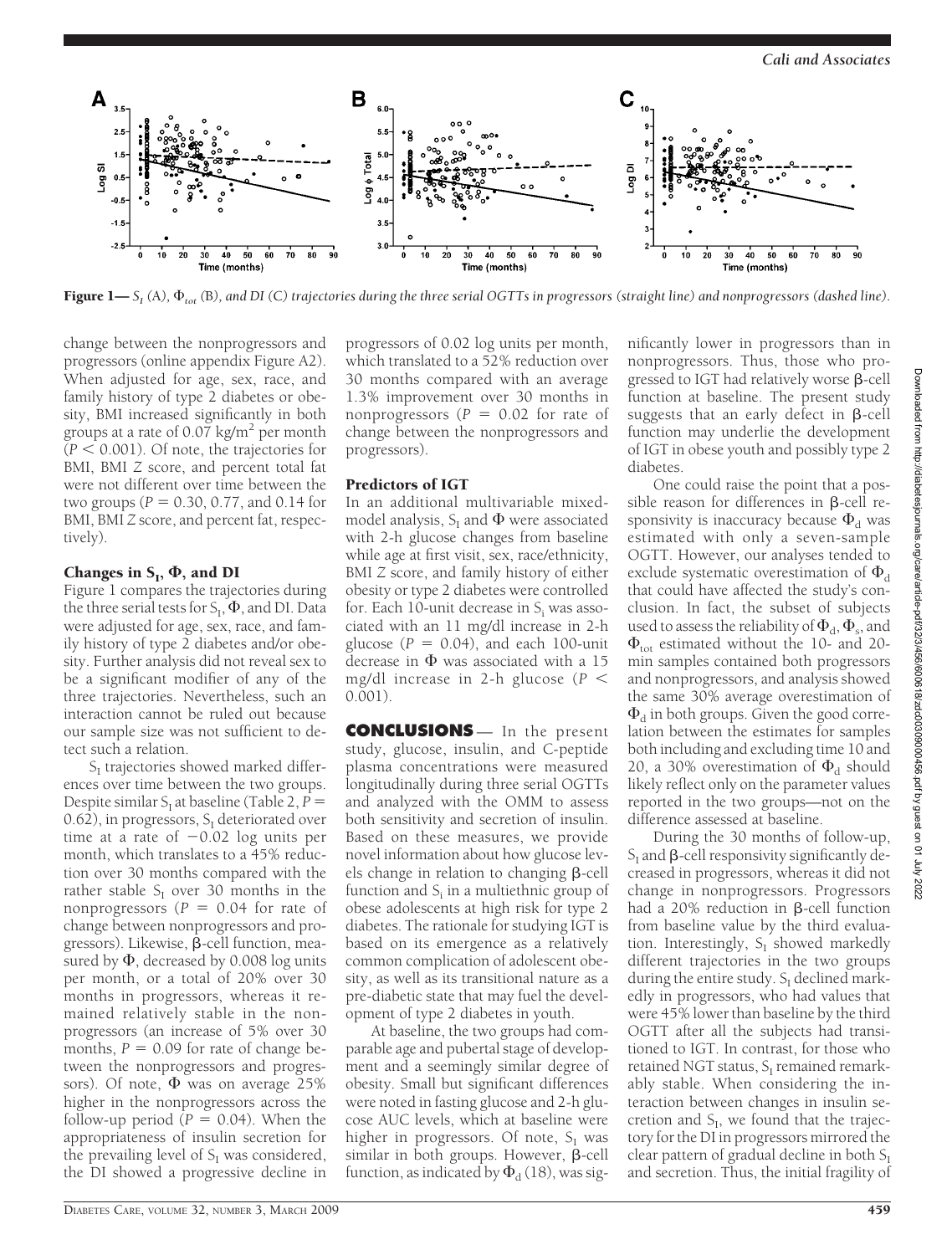-cell function became even more pronounced with the progressive worsening of insulin resistance in the obese adolescents who developed IGT.

Evidence that declines in  $\beta$ -cell function,  $S_I$ , and DI (20) are critical determinants of deteriorating glucose tolerance is consistent with findings from adult studies in Pima Indians (21), the Insulin Resistance Atherosclerosis Study (1,22), and a study in Hispanic women (23). The mechanism underlying the progressive decline in  $\beta$ -cell function is not fully understood. It may be related to a genetic predisposition compounded by environmental factors such as increased caloric intake and the development of obesity. Kahn et al. (24) showed that the development of central adiposity was associated with loss of  $\beta$ -cell function, suggesting that changes in central or visceral fat– derived factors may predispose high-risk individuals to  $\beta$ -cell dysfunction. Recently, Goran et al. (25) reported, in a very interesting paper, progressive  $S_I$  deterioration and an increase in visceral fat content in obese Hispanic children with persistent pre-diabetes.

Surprisingly, adiponectin levels did not reflect the changes in  $S_I$  that we observed in progressors. We have no explanation for the lack of changes in this adipokine; perhaps it is because we measured only total adiponectin and not its active high–molecular-weight form.

Limitations of the current study are its relatively short period of follow-up time, its small sample size, and the fact that we used subjects drawn from a pediatric obesity clinic. On the other hand, strengths include its use of three consecutive serial OGTTs and determination of insulin sensitivity and secretion using the OMM during the subjects' transition from NGT to IGT.

In conclusion, obese adolescents who progress to IGT manifest primary defects in  $\beta$ -cell function. In addition, progressive decline in  $S_i$  further aggravates  $\beta$ -cell function, contributing to the worsening of glucose intolerance. This longitudinal study suggests that prevention of type 2 diabetes in obese youth should start very early, targeting both insulin resistance and  $\beta$ -cell dysfunction.

**Acknowledgments**— This study was supported by grants from the National Institutes of Health (R01-HD40787, R01-HD28016, and K24-HD01464 to S. Ca.) and by Clinical and Translational Science Awards Grant UL1

RR0249139 from the National Center for Research Resources (NCRR), a component of the NIH.

No potential conflicts of interest relevant to this article were reported.

The contents of this publication are solely the responsibility of the authors and do not necessarily represent the official view of the NCRR or the NIH.

We thank the individuals who participated in the study, the research nurses for the excellent care given to our subjects, and Aida Groszmann, Andrea Belous, and Corduta Todeasa for their superb technical assistance.

#### **References**

- 1. Festa A, Williams K, D'Agostino R Jr, Wagenknecht LE, Haffner SM: The natural course of  $\beta$ -cell function in nondiabetic and diabetic individuals: the Insulin Resistance Atherosclerosis Study.*Diabetes* 55:1114–1120, 2006
- 2. Weir GC, Bonner-Weir S: Five stages of evolving  $\beta$ -cell dysfunction during progression to diabetes. *Diabetes* 53 (Suppl. 3):S16–S21, 2004
- 3. Weyer C, Tataranni PA, Bogardus C, Pratley RE: Insulin resistance and insulin secretory dysfunction are independent predictors of worsening of glucose tolerance during each stage of type 2 diabetes development. *Diabetes Care* 24:89–94, 2001
- 4. Pimenta W, Korytkowski M, Mitrakou A, Jenssen T, Yki-Jarvinen H, Evron W, Dailey G, Gerich J: Pancreatic beta-cell dysfunction as the primary genetic lesion in NIDDM. Evidence from studies in normal glucose-tolerant individuals with a firstdegree NIDDM relative. *JAMA* 273:1855– 1861, 1995
- 5. Steppel JH, Horton ES: Beta-cell failure in the pathogenesis of type 2 diabetes mellitus. *Curr Diab Rep* 4:169–175, 2004
- 6. Warram JH, Martin BC, Krolewski AS, Soeldner JS, Kahn CR: Slow glucose removal rate and hyperinsulinemia precede the development of type II diabetes in the offspring of diabetic parents. *Ann Intern Med* 113:909–915, 1990
- 7. Walker M, Mari A, Jayapaul MK, Bennett SM, Ferrannini E: Impaired beta cell glucose sensitivity and whole-body insulin sensitivity as predictors of hyperglycaemia in non-diabetic subjects. *Diabetologia* 48:2470–2476, 2005
- 8. Gungor N, Bacha F, Saad R, Janosky J, Arslanian S: Youth type 2 diabetes: insulin resistance, β-cell failure, or both? Diabetes *Care* 28:638–644, 2005
- 9. Cali' AM, Bonadonna RC, Trombetta M, Weiss R, Caprio S: Metabolic abnormalities underlying the different pre-diabetic phenotypes in obese adolescents. *J Clin Endocrinol Metab* 93:1767–1773, 2008
- 10. Weiss R, Caprio S, Trombetta M, Taksali

SE, Tamborlane WV, Bonadonna R:  $\beta$ -Cell function across the spectrum of glucose tolerance in obese youth. *Diabetes* 54:1735–1743, 2005

- 11. Weiss R, Taksali SE, Tamborlane WV, Burgert TS, Savoye M, Caprio S: Predictors of changes in glucose tolerance status in obese youth. *Diabetes Care* 28:902– 909, 2005
- 12. Dalla Man C, Caumo A, Basu R, Rizza R, Toffolo G, Cobelli C: Minimal model estimation of glucose absorption and insulin sensitivity from oral test: validation with a tracer method. *Am J Physiol Endocrinol Metab* 287:E637–E643, 2004
- 13. Dalla Man C, Campioni M, Polonsky KS, Basu R, Rizza RA, Toffolo G, Cobelli C: Two-hour seven-sample oral glucose tolerance test and meal protocol: minimal model assessment of beta-cell responsivity and insulin sensitivity in nondiabetic individuals. *Diabetes* 54:3265–3273, 2005
- 14. Sinha R, Fisch G, Teague B, Tamborlane WV, Banyas B, Allen K, Savoye M, Rieger V, Taksali S, Barbetta G, Sherwin RS, Caprio S: Prevalence of impaired glucose tolerance among children and adolescents with marked obesity. *N Engl J Med* 346: 802–810, 2002
- 15. Yeckel CW, Taksali SE, Dziura J, Weiss R, Burgert TS, Sherwin RS, Tamborlane WV, Caprio S: The normal glucose tolerance continuum in obese youth: evidence for impairment in beta-cell function independent of insulin resistance. *J Clin Endocrinol Metab* 90:747–754, 2005
- 16. Dalla Man C, Yarasheski KE, Caumo A, Robertson H, Toffolo G, Polonsky KS, Cobelli C: Insulin sensitivity by oral glucose minimal models: validation against clamp. *Am J Physiol Endocrinol Metab* 289: E954–E959, 2005
- 17. Breda E, Cavaghan MK, Toffolo G, Polonsky KS, Cobelli C: Oral glucose tolerance test minimal model indexes of  $\beta$ -cell function and insulin sensitivity. *Diabetes* 50:150–158, 2001
- 18. Cobelli C, Toffolo GM, Dalla Man C, Campioni M, Denti P, Caumo A, Butler P, Rizza R: Assessment of beta-cell function in humans, simultaneously with insulin sensitivity and hepatic extraction, from intravenous and oral glucose tests. *Am J Physiol Endocrinol Metab* 293:E1–E15, 2007
- 19. Brown H, Prescott R: *Applied Mixed Models in Medicine*. Chichester, U.K., John Wiley and Sons, 2008
- 20. Cnop M, Vidal J, Hull RL, Utzschneider KM, Carr DB, Schraw T, Scherer PE, Boyko EJ, Fujimoto WY, Kahn SE: Progressive loss of  $\beta$ -cell function leads to worsening glucose tolerance in first-degree relatives of subjects with type 2 diabetes. *Diabetes Care* 30:677–682, 2007
- 21. Weyer C, Bogardus C, Mott DM, Pratley RE: The natural history of insulin secretory dysfunction and insulin resistance in